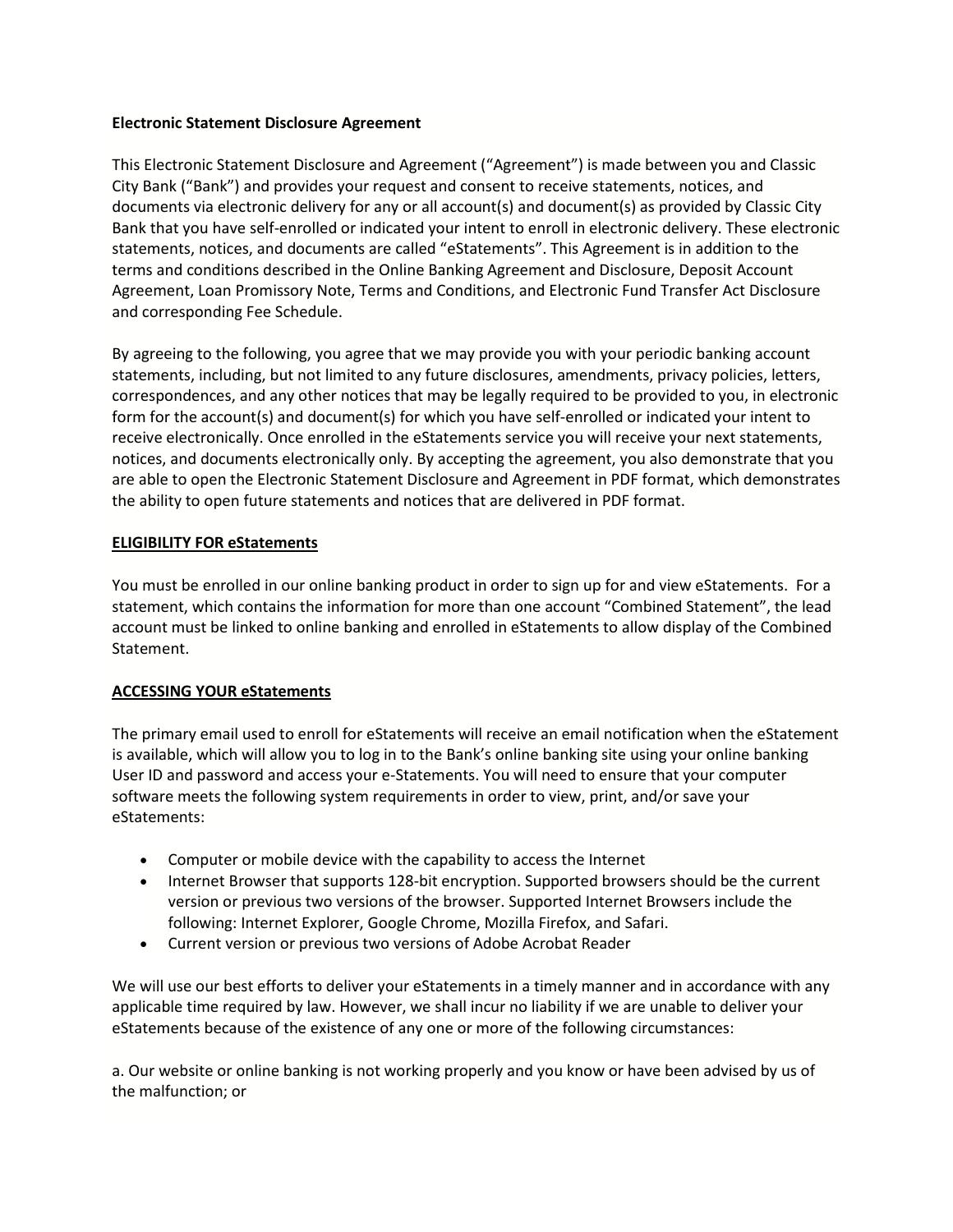b. Circumstances beyond our control (such as, but not limited to, fire, flood, interruption in telephone service or other communication lines, interference from an outside force, legal restriction or delays in email service) prevent proper delivery and we have taken reasonable precautions to avoid those circumstances.

## **AVAILABILITY OF PAPER DELIVERY OR PAPER COPIES & CONSUMER ACTIONS**

You will continue to have the option to request paper copies, for which fees may apply, in addition to receiving electronic copies of historical statements. Please refer to the applicable Schedule of Fees for further details.

If you wish to receive a paper copy of a statement, notice, disclosure, or other document presented to you electronically, you may contact us by phone at 706-608-5355 or by writing us at

Classic City Bank P.O. Box 7238 Athens, GA 30604

## **CONSENT CHOICES**

For the sake of this agreement, your consent to this disclosure pertains only to the account(s) and document(s) that the Bank makes available for electronically delivery, which may include statements, notices, disclosures, tax forms, and other documents.

#### **DUTY TO REVIEW PERIODIC STATEMENTS**

You must promptly access/review your eStatement and any accompanying items and notify us in writing immediately of any error, unauthorized transaction, or any other irregularity. If you allow someone else to access your eStatement, you are still fully responsible to review the eStatement for any errors, unauthorized transactions, or any other irregularities. Any applicable time periods within which you must notify us of any errors on your account statement(s) shall begin on the eStatement notification date regardless of when you access and/or review your e-Statement. If you do not immediately report to Classic City Bank any non-receipt of eStatements or any error, irregularity, discrepancies, claims or unauthorized debits or items, you shall be deemed conclusively to have accepted all matters contained in the e-Statements to be true, accurate and correct in all respects.

#### **EMAIL ADDRESS MAINTENANCE**

It is your responsibility to notify us if you change your email address. You may update your email address in online banking.

## **CHANGE STATEMENT DELIVERY METHOD/CONSUMER ACTIONS**

At any time and without any consequence or charge, you may change your election to receive electronic documents or entirely withdraw your consent to receive electronic statements, notices, or other documents by un-enrolling account(s) or document(s) through online banking by going to the Electronic Documents tab in online banking, clicking on "Documents and Settings", and removing the checkmark